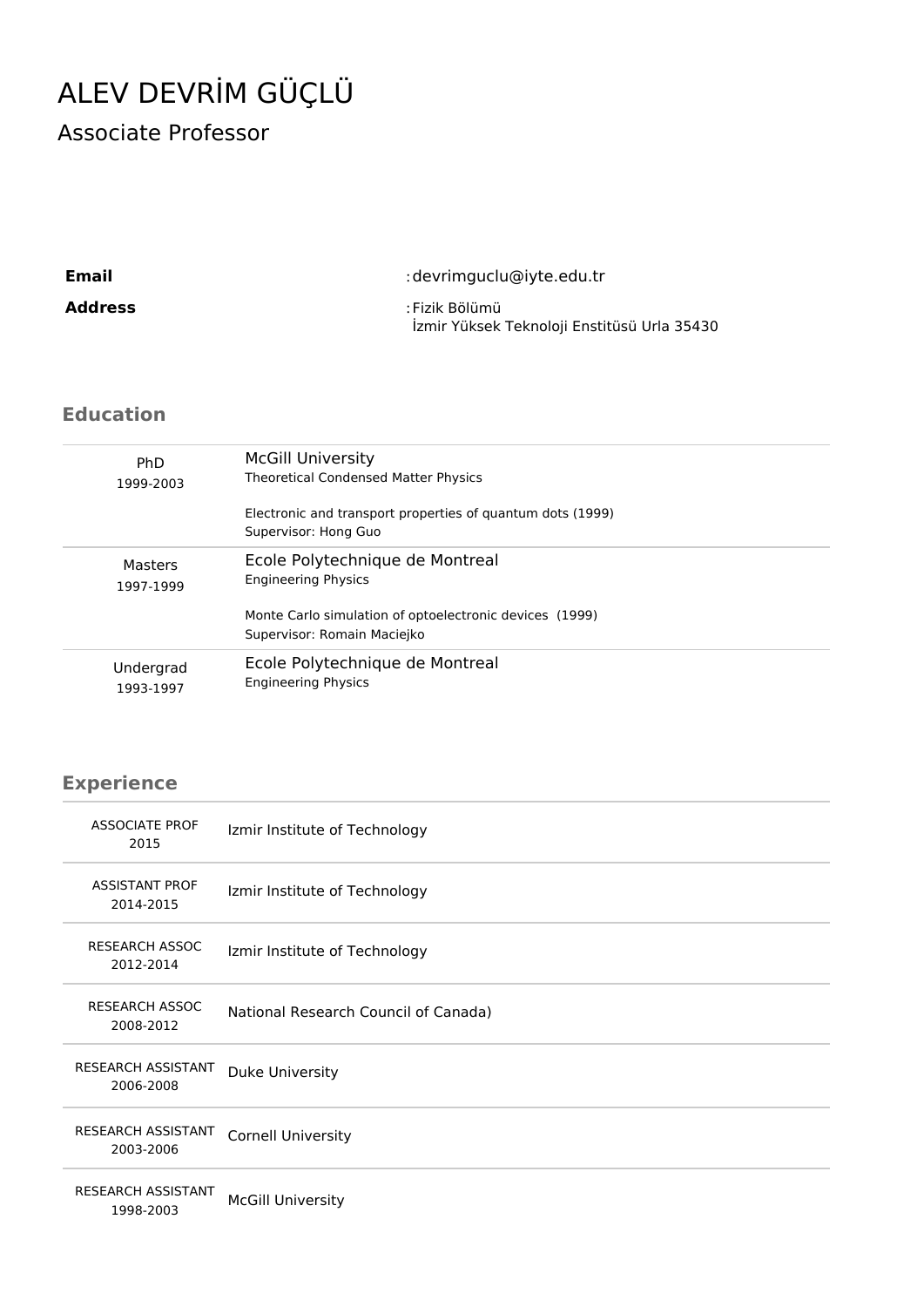# **Thesis supervising**

**Masters**

2019

- 1. KOLAY ANIL, (2019). Spin-spin interactions of magnetic impurities in graphene nanoribbons, İzmir Yüksek Teknoloji Enstitüsü->Mühendislik ve Fen Bilimleri Enstitüsü->Fizik Anabilim Dalı
- 2. KUL ERDOĞAN BULUT, (2019). Grafen kuantum noktaların düzensizliklerden doğan elektrik ve manyetik özellikleri, İzmir Yüksek Teknoloji Enstitüsü->Mühendislik ve Fen Bilimleri Enstitüsü->Fizik Anabilim Dalı

#### 2018

3. ÇAKMAK KORHAN ERTAN, (2018). Effects of random atomic disorder on electronic and magnetic properties of graphene nanoribbons, İzmir Yüksek Teknoloji Enstitüsü->Mühendislik ve Fen Bilimleri

# 2016

4. ÖZDEMİR HAKAN ULAŞ, (2016). Electronic, magnetic and optical properties of graphene nanoribbons, İzmir Yüksek Teknoloji Enstitüsü->Mühendislik ve Fen Bilimleri Enstitüsü->Fizik Anabilim Dalı

#### **PhD** 2018

5. ALTINTAŞ ABDULMENAF, (2018). Electronic, magnetic and optical properties of disordered graphene quantum dots, İzmir Yüksek Teknoloji Enstitüsü->Mühendislik ve Fen Bilimleri Enstitüsü->Fizik Anabilim

# 2016

6. POLAT MUSTAFA, (2016). Electronic and transport properties of disordered graphene nanostructures, İzmir Yüksek Teknoloji Enstitüsü->Mühendislik ve Fen Bilimleri Enstitüsü->Fizik Anabilim Dalı

# **Awards & Scholarshs**

- 1. BAGEP, Bilim Akademisi, 2013
- 2. Yurda Dönüş Araştırma Bursu, TÜBİTAK, 2012
- 3. Postdoctoral fellowship, FCAR, KANADA, 2003
- 4. Dow Hickson Fellowship, McGill University, KANADA, 2002
- 5. Doctoral fellowship, FCAR, KANADA, 2001

# **Teaching**

#### **2018-2019**

# **Undergrad**

QUANTUM MECHANİCS 3

CLASSİCAL MECHANİCS 1

CLASSİCAL MECHANİCS 2

MODERN PHYSİCS

# **Masters**

SCİENTİFİC METHODS AND ETHİCS

**2017-2018**

# **Undergrad**

CLASSİCAL MECHANİCS 2

Kuantum mekaniği 2

- Classical Mechanics 1
- QUANTUM MECHANİCS 1

# **Masters**

SCİENTİFİC METHODS AND ETHİCS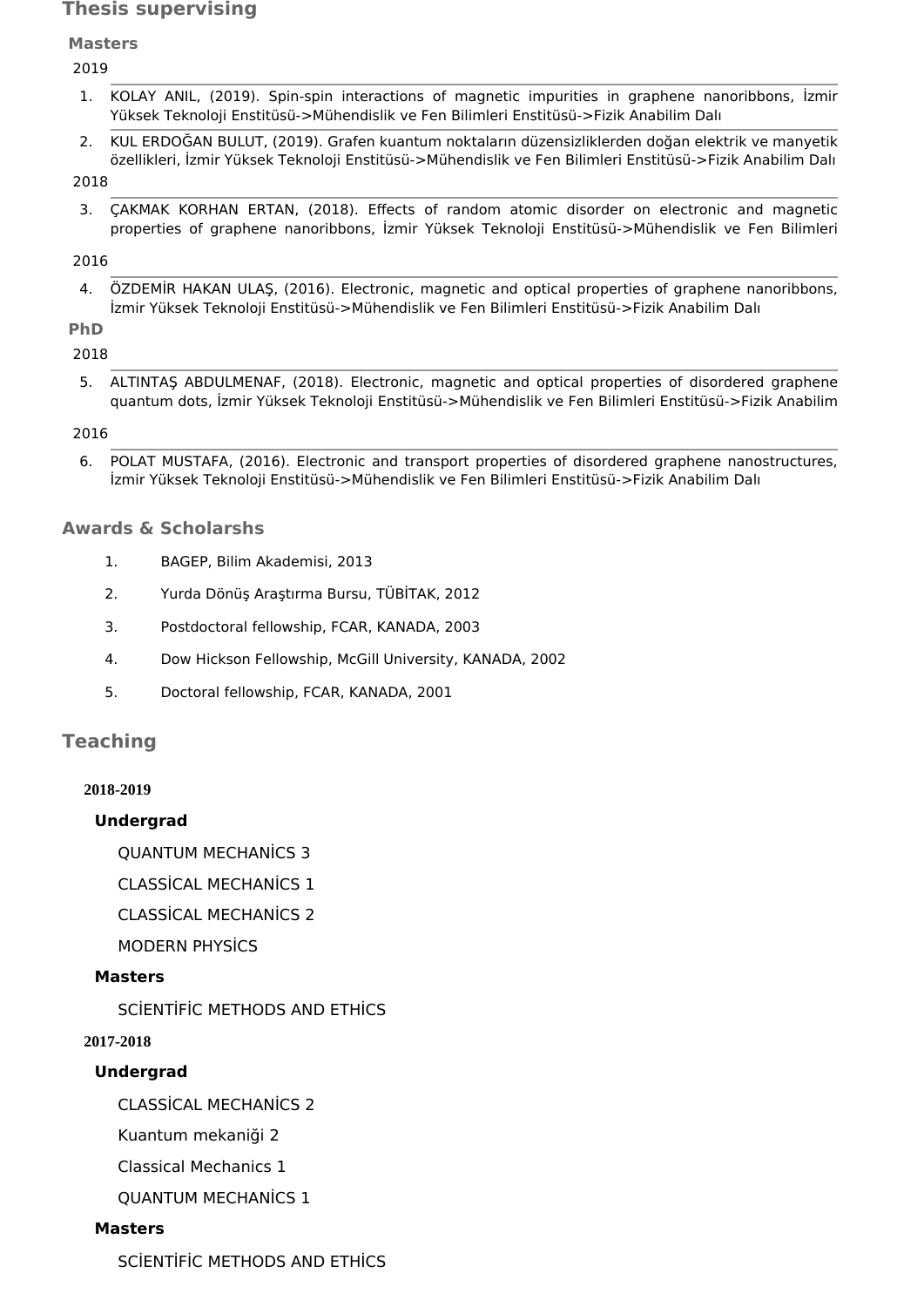# **Publications**

#### **A. International Journals**

- Altıntaş Abdulmenaf,GÜÇLÜ ALEV DEVRİM (2018). Defect induced Anderson localization and magnetization in graphene quantum dots. Solid State Communications, 281, 44-48., Doi: 1.
- Çakmak Korhan Ertan,Altıntaş Abdulmenaf,GÜÇLÜ ALEV DEVRİM (2018). Effects of random atomic disorder on the magnetic stability of graphene nanoribbons with zigzag edges. Physical 2.
- Jaworowski Błażej,GÜÇLÜ ALEV DEVRİM,Kaczmarkiewicz Piotr,Kupczyński Michał,Potasz Paweł,Wójs Arkadiusz (2018). Wigner crystallization in topological flat bands. New Journal of 3.
- Modarresi Mohsen,GÜÇLÜ ALEV DEVRİM (2017). Effects of interedge scattering on the Wigner<br>crystallization in graphene nanoribbons. Physical Review B, 95(23), Doi: crystallization in graphene nanoribbons. 4.
- ALTINTAŞ ABDULMENAF,Çakmak K E,GÜÇLÜ ALEV DEVRİM (2017). Effects of long-range disorder and electronic interactions on the optical properties of graphene quantum dots. 5.
- Özdemir Hakan Ulaş,GÜÇLÜ ALEV DEVRİM (2016). Magnetic phases of graphene nanoribbons under potential fluctuations. Physical Review B, 93(1), Doi: 10.1103/PhysRevB.93.014415 6.
- GÜÇLÜ ALEV DEVRİM (2016). Wigner crystallization at graphene edges. Physical Review B, 93(4), Doi: 10.1103/PhysRevB.93.045114 (Yayın No: 3266503) 7.
- GÜÇLÜ ALEV DEVRİM,BULUT NEJAT (2015). Spin spin correlations of magnetic adatoms on graphene. Physical Review B, 91(12), Doi: 10.1103/PhysRevB.91.125403 (Yayın No: 2033886) 8.
- Pawel Potasz,GÜÇLÜ ALEV DEVRİM,Isıl Ozfidan,Pawel Hawrylak (2015). Spin orbit coupling and optical detection of spin polarisation in triangular graphene quantum dots. International Journal 9.
- Isil Ozfidan,Marek Korkusinski,GÜÇLÜ ALEV DEVRİM,John A McGuire,Pawel Hawrylak (2014). Microscopic theory of the optical properties of colloidal graphene quantum dots. Physical 10.
- GÜÇLÜ ALEV DEVRİM,Potasz Pawel,Pawel Hawrylak (2013). Zero energy states of graphene triangular quantum dots in a magnetic field. Physical Review B, 88(15), Doi: 10.1103/PhysRevB.88.155429 (Yayın No: 940117) 11.
- GÜÇLÜ ALEV DEVRİM,Marek Grabowski,Pawel Hawrylak (2013). Electron electron interactions and topology in the electronic properties of gated graphene nanoribbon rings in Möbius and cylindrical configurations. Physical Review B, 87(3), Doi: 10.1103/PhysRevB.87.035435 (Yayın 12.
- GÜÇLÜ ALEV DEVRİM,Pawel Hawrylak (2013). Optical control of magnetization and spin blockade in graphene quantum dots. Physical Review B, 87(3), Doi: 10.1103/PhysRevB.87.035425 (Yayın No: 940135) 13.
- Wei-dong Sheng,Marek Korkusinski,GÜÇLÜ ALEV DEVRİM,Michal Zielinski,Pawel Potasz,Eugene S Kadantsev,Oleksandr Voznyy,Hawrylak Pawel (2012). Electronic and optical properties of semiconductor and graphene quantum dots. Frontiers of Physics, 7(3), 328-352., Doi: 10.1007/ s11467-011-0200-5 (Yayın No: 939991) 14.
- Potasz Pawel,GÜÇLÜ ALEV DEVRİM,Wojs Alexandre (2012). Electronic properties of gated triangular graphene quantum dots Magnetism correlations and geometrical effects. Physical Review B, 85(7), Doi: 10.1103/PhysRevB.85.075431 (Yayın No: 939957) 15.
- GÜÇLÜ ALEV DEVRİM,Pawel Potasz,Pawel Hawrylak (2011). Electric field controlled spin in bilayer triangular graphene quantum dots. Physical Review B, 84(3), Doi: 10.1103/PhysRevB.84.035425 (Yayın No: 940001) 16.
- Pawel Potasz,GÜÇLÜ ALEV DEVRİM,Oleksandr Voznyy,JA Folk,Pawel Hawrylak (2011). Electronic and magnetic properties of triangular graphene quantum rings. Physical Review B, 83(17), Doi: 10.1103/PhysRevB.83.174441 (Yayın No: 939971) 17.
- Oleksandr Voznyy,GÜÇLÜ ALEV DEVRİM,Pawel Potasz,Pawel Hawrylak (2011). Effect of edge reconstruction and passivation on zero energy states and magnetism in triangular graphene quantum dots with zigzag edges. Physical Review B, 83(16), Doi: 10.1103/PhysRevB.83.165417 (Yayın No: 939963) 18.
- GÜÇLÜ ALEV DEVRİM, Pawel Potasz, Pawel Hawrylak (2010). Excitonic absorption in gate controlled graphene quantum dots. Physical Review B, 82(15), Doi: graphene quantum dots. Physical Review B, 82(15), Doi: 10.1103/PhysRevB.82.155445 (Yayın No: 939952) 19.
- Pawel Potasz,GÜÇLÜ ALEV DEVRİM,Pawel Hawrylak (2010). Spin and electronic correlations in gated graphene quantum rings. Physical Review B, 82(7), Doi: 10.1103/PhysRevB.82.075425 (Yayın No: 940010) 20.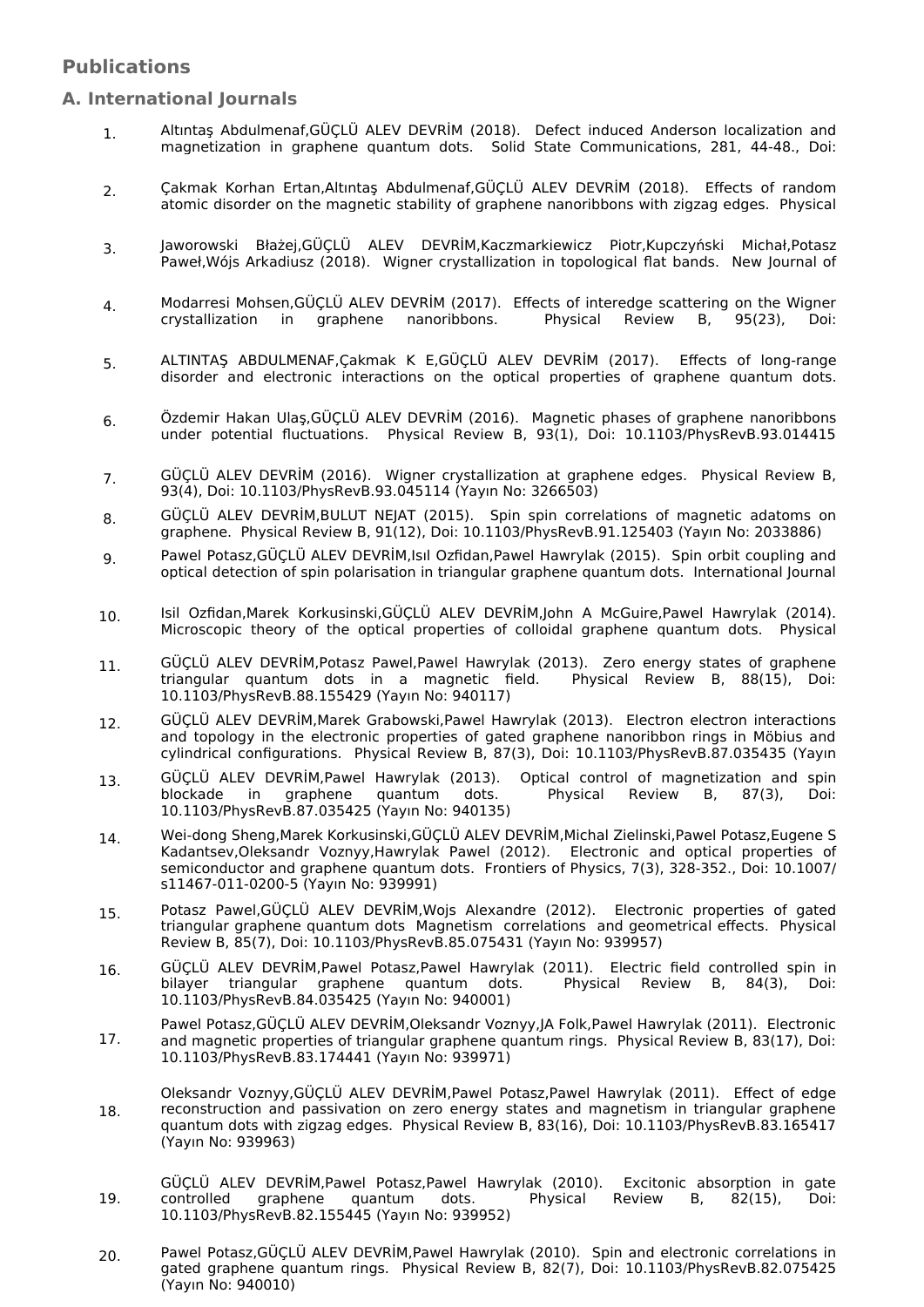- Pawel Potasz,GÜÇLÜ ALEV DEVRİM,Pawel Hawrylak (2010). Zero energy states in triangular and trapezoidal graphene structures. Physical Review B, 81(3), Doi: 10.1103/PhysRevB.81.033403 (Yayın No: 939920) 21.
- Pawel Potasz,GÜÇLÜ ALEV DEVRİM,Oleksandr Voznyy,Marek Korkusinski,Pawel Hawrylak (2009). Magnetism and Correlations in Fractionally Filled Degenerate Shells of Graphene Quantum Dots. Physical Review Letters, 103(24), Doi: 10.1103/PhysRevLett.103.246805 (Yayın No: 939909) 22.
- GÜÇLÜ ALEV DEVRİM,Cyrus Umrigar,Hong Jiang,Harold Baranger (2009). Localization in an inhomogeneous quantum wire. Physical Review B, 80(20), Doi: 10.1103/PhysRevB.80.201302 (Yayın No: 939983) 23.
- GÜÇLÜ ALEV DEVRİM,Amit Ghosal,Cyrus Umrigar,Harold Baranger (2008). Interaction induced strong localization in quantum dots. Physical Review B, 77(4), Doi: 10.1103/PhysRevB.77.041301 (Yayın No: 939938) 24.
- Amit Ghosal,GÜÇLÜ ALEV DEVRİM,Cyrus Umrigar,Denis Ullmo,Harold Baranger (2007). Incipient Wigner localization in circular quantum dots. Physical Review B, 76(8), Doi: 10.1103/PhysRevB.76.085341 (Yayın No: 939932) 25.
- Amit Ghosal,GÜÇLÜ ALEV DEVRİM,CJ Umrigar,Denis Ullmo,Baranger Harold (2006). Correlation induced inhomogeneity in circular quantum dots. Nature Physics, 2(5), 336-340., Doi: 10.1038/ nphys293 (Yayın No: 939913) 26.
- Gun Jeon,GÜÇLÜ ALEV DEVRİM,Cyrus Umrigar,Jainendra Jain (2005). Composite fermion antiparticle description of the hole excitation in a maximum density droplet with a small number of electrons. Physical Review B, 72(24), Doi: 10.1103/PhysRevB.72.245312 (Yayın No: 27.
- GÜÇLÜ ALEV DEVRİM,Gun Jeon,Cyrus Umrigar,Jainendra Jain (2005). Quantum Monte Carlo study of composite fermions in quantum dots The effect of Landau level mixing. Physical Review B, 72(20), Doi: 10.1103/PhysRevB.72.205327 (Yayın No: 939926) 28.
- GÜÇLÜ ALEV DEVRİM,Cyrus Umrigar (2005). Maximum density droplet to lower density droplet transition in quantum dots. Physical Review B, 72(4), Doi: 10.1103/PhysRevB.72.045309 (Yayın No: 939987) 29.
- GÜÇLÜ ALEV DEVRİM,Qing Sun,Hong Guo (2003). Kondo resonance in a quantum dot molecule. Physical Review B, 68(24), Doi: 10.1103/PhysRevB.68.245323 (Yayın No: 939945) 30.
- GÜÇLÜ ALEV DEVRİM,Jian-Sheng Wang,Hong Guo (2003). Disordered quantum dots A diffusion quantum Monte Carlo study. Physical Review B, 68(3), Doi: 10.1103/PhysRevB.68.035304 (Yayın No: 939967) 31.
- GÜÇLÜ ALEV DEVRİM,Qing Feng Sun,Hong Guo,Richard Harris (2002). Geometric blockade in a quantum dot Transport properties by exact diagonalization. Physical Review B, 66(19), Doi: 10.1103/PhysRevB.66.195327 (Yayın No: 939996) 32.
- GÜÇLÜ ALEV DEVRİM,Celey Rejeb,Maciejko Romain (1999). Photoluminescence study of carrier dynamics and recombination in a strained InGaAsP InP multiple quantum well structure. JOURNAL OF APPLIED PHYSICS (Yayın No: 940109) 33.
- GÜÇLÜ ALEV DEVRİM,Romain Maciejko,Alain Champagne (1998). Comparison between the Monte Carlo method and the drift diffusion approximation in quantum well laser simulation. JAPANESE JOURNAL OF APPLIED PHYSICS (Yayın No: 940157) 34.

# **B. International Proceedings:**

- Güçlü A D, Guo Hong Exact diagonalization and Quantum Monte Carlo studies of quantum dots. HIGH PERFORMANCE COMPUTING SYSTEMS AND APPLICATIONS (Tam Metin Bildiri/)(Yayın No:940340) 1.
- Potazs P, Güçlü A D, Özfidan I, et al Graphene based integrated electronic photonic and spintronic circuit. MICRO- AND NANOTECHNOLOGY SENSORS, SYSTEMS, AND APPLICATIONS V (Tam Metin Bildiri/)(Yayın No:940181) 2.
- Güçlü A D, Potazs P, Hawrylak P Optical Properties of Graphene Quantum Dots with Fractionally Filled Degenerate Shell of Zero Energy States. PHYSICS OF SEMICONDUCTORS: 30TH INTERNATIONAL CONFERENCE ON THE PHYSICS OF SEMICONDUCTORS (Tam Metin Bildiri/) (Yayın No:940331) 3.
- Güçlü A D, Maciejko R, Champagne A, et al Multiple quantum well laser simulation a comparison between the Monte Carlo method and the drift diffusion approximation. APPLICATIONS OF PHOTONIC TECHNOLOGY 3 (Tam Metin Bildiri/)(Yayın No:940349) 4.
- GÜÇLÜ ALEV DEVRİM (2018). Magnetic properties of disordered graphene nanoribbons. 4th NANOSCIENCE ANDNANOTECHNOLOGY CONFERENCE (Özet Bildiri/Sözlü Sunum)(Yayın No:4700776) 5.
- ALTINTAŞ ABDULMENAF,ÇAKMAK KORHAN,GÜÇLÜ ALEV DEVRİM (2017). Optical properties of disordered graphene quantum dots. Graphene Week (Özet Bildiri/Poster)(Yayın No:3740139) 6.
- GÜÇLÜ ALEV DEVRİM (2017). Wigner Crystallization in Graphene Nanoribbons. İstatistiksel Fizik Günleri 2017 (Özet Bildiri/Davetli Konuşmacı)(Yayın No:3760241) 7.